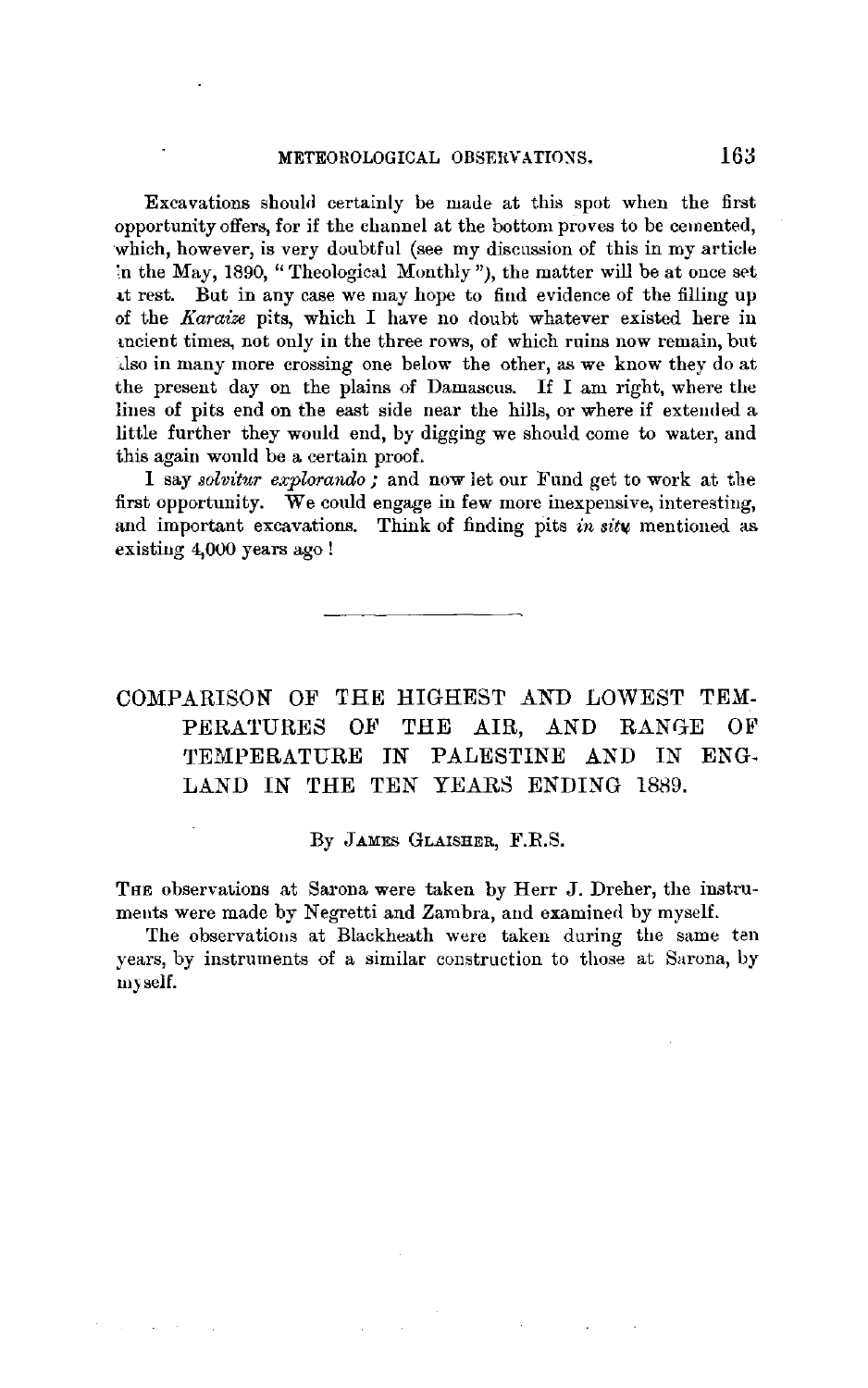| Months.                            |           |              |              |          | Years.  |         |         |         |           |                 | Means<br>of     |
|------------------------------------|-----------|--------------|--------------|----------|---------|---------|---------|---------|-----------|-----------------|-----------------|
|                                    | 1880.     | 1881.        | 1882.        | 1883.    | 1884.   | 1885.   | 1886.   | 1887.   | 1888.     | 1889.           | 10 years.       |
|                                    | $\bullet$ | $\mathbf{o}$ | $\mathsf{o}$ | $\circ$  | $\circ$ | $\circ$ | $\circ$ | $\circ$ | $\bullet$ | $\bullet$       | $\circ$<br>73.0 |
| January                            | 63.0      | 80.0         | 72.0         | 78.0     | 71.0    | 70.0    | 70.0    | 78.0    | 76.0      | 72.0            |                 |
| February                           | 78.0      | 75.0         | 81.0         | 72.0     | 65.0    | 73.0    | 82.0    | 77.0    | 78:0      | 80.0            | 76.1            |
| March<br>$\sim$                    | 83.0      | 87.0         | 82.0         | 97.0     | 79.0    | 90.0    | 83.0    | 89.0    | 98.0      | 97.0            | 88.5            |
| April<br>$\mathbf{r}$ .            | 94.0      | 96.0         | 89.0         | 95.0     | 97.0    | 90.0    | 90.0    | 97.0    | 91.0      | 102.0           | 94.1            |
| May<br>$\ddot{\phantom{a}}$        | 103.0     | 99.0         | 88.0         | 99.0     | 98.0    | 103.0   | 0.98    | 98.0    | 97.0      | 100.0           | 97.1            |
| June<br>$\ddot{\phantom{0}}$       | 91.0      | 96.0         | 84.0         | $89 - 0$ | 97.0    | 93.0    | 112.0   | 89.0    | 89.0      | 100.0           | 94.0            |
| July<br>$\ddot{\phantom{0}}$       | 92.0      | 89.0         | 87.0         | 88.0     | 96.0    | 88.0    | 89.0    | 89 0    | 93.0      | 92.0            | 90.3            |
| August                             | 91 0      | 106.0        | 89.0         | 92.0     | 90.0    | 91.0    | 91.0    | 92.0    | 91.0      | 90.0            | 92 3            |
| September                          | 102.0     | $92 - 0$     | $92\cdot 0$  | 106.0    | 86.0    | 94.0    | 94.0    | 90.0    | 90.0      | 90.0            | 93.6            |
| October                            | 96.0      | 89.0         | $92 - 0$     | 94.0     | 100.0   | 98.0    | 96.0    | 100.0   | 105.0     | 98.0            | 96.8            |
| November                           | 96.0      | 89.0         | 93.0         | 84.0     | 79.0    | 84.0    | 85.0    | 82.0    | 80.0      | 86.0            | 85 6            |
| December                           | 77.0      | 72.0         | 77.0         | 76.0     | 82.0    | 80.0    | 81.0    | 76.0    | 75.0      | 82 <sub>0</sub> | $77^\circ 8$    |
| Means<br>$\ddot{\phantom{0}}\cdot$ | 88.8      | $89-2$       | 88.5         | 89.2     | 86.7    | 87.8    | 88.2    | 88.1    | 88.6      | 90.8            | 88.3            |

TABLE I. shows the Highest Temperature of the Air at Sarona in every Month.

 $\frac{1}{10}$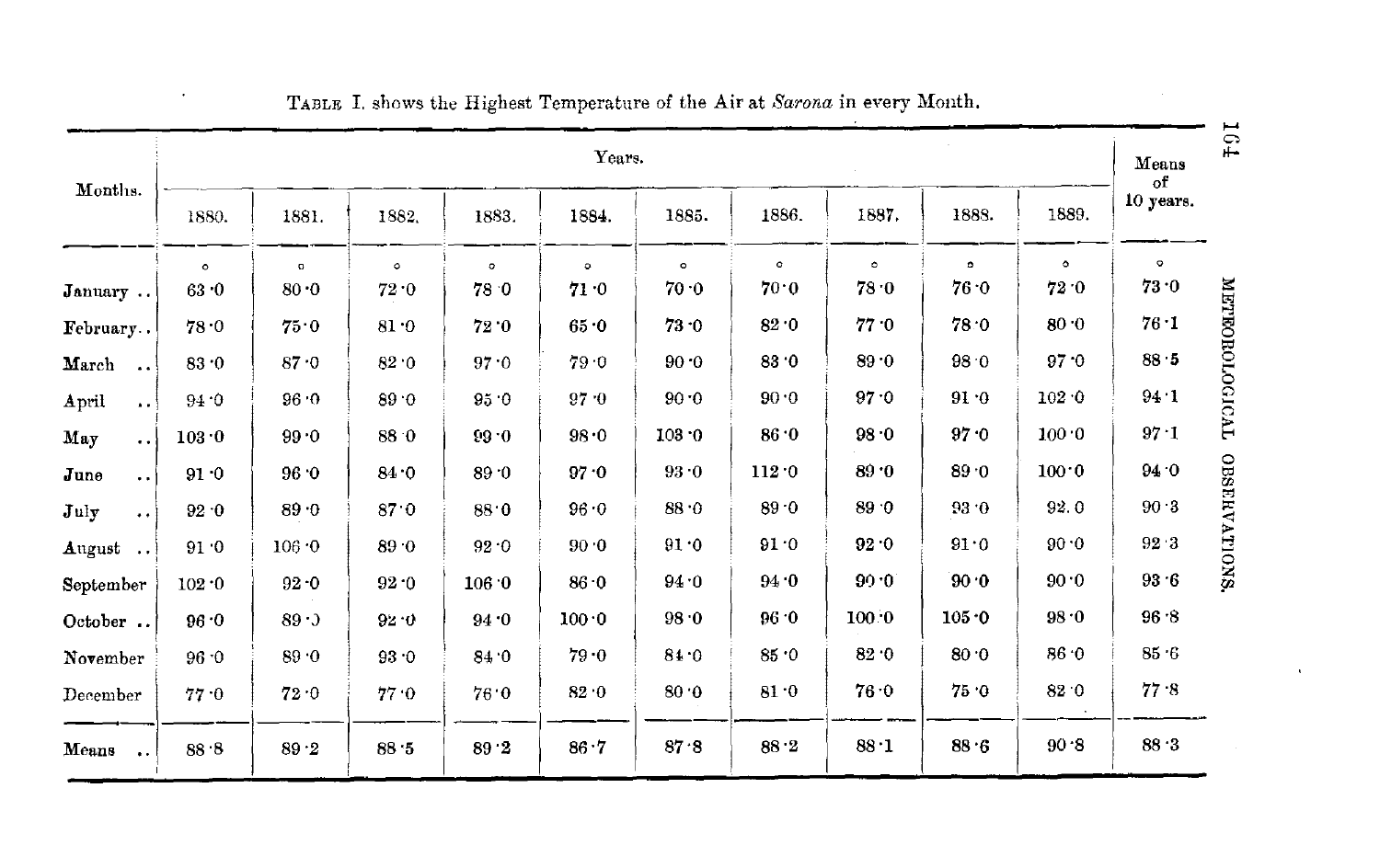METEOROLOGICAL OBSERVATIONS. 165

By looking over this table, it will be seen that the temperature of the air has reached or exceeded 100° in every year, excepting 1882. The highest temperature was -

| In 1880, on May 23rd |                |              |      |          | <br> | <br>103 |
|----------------------|----------------|--------------|------|----------|------|---------|
| 1881                 |                | ,, Aug. 27th | 1.14 |          | <br> | <br>106 |
| 1882                 | "Nov. 1st      |              |      |          | <br> | <br>93  |
| 1883                 |                | " Sept. 30th |      | $\cdots$ | <br> | 106     |
| 1884                 | " Oct. 16th    |              |      |          | <br> | 100     |
| 1885                 | $,$ May $23rd$ |              |      |          | <br> | 103     |
| 1886                 |                | " June 15th  |      |          | <br> | 112     |
| 1887                 | ., Oct. 29th   |              |      |          | <br> | 100     |
| 1888                 | " Oct. 19th    |              |      |          |      | 105     |
| 1889                 |                | " April 20th |      |          |      | 102     |
|                      |                |              |      |          |      |         |

Thus the maximum temperature of the year has occurred-

| Once in April.  | Once in September.      |
|-----------------|-------------------------|
| Twice in May.   | Three times in October. |
| Once in June.   | Once in November.       |
| Once in August. |                         |

In the year 1880 the temperature on May 22nd was 102', and on September 6th it was 102°.

In the year-

 $\begin{aligned} \sum_{i=1}^n \left\{ \begin{array}{ll} \mathbb{E}[\mathbf{1}_{\{i\}}] & \mathbb{E}[\mathbf{1}_{\{i\}}] & \mathbb{E}[\mathbf{1}_{\{i\}}] \\ \mathbb{E}[\mathbf{1}_{\{i\}}] & \mathbb{E}[\mathbf{1}_{\{i\}}] & \mathbb{E}[\mathbf{1}_{\{i\}}] \end{array} \right. \end{aligned}$ 

| 1885, on May 10th, the temperature was |        |           |        |          | 102 |
|----------------------------------------|--------|-----------|--------|----------|-----|
| 1886  June 14th                        |        | ,,        | ,,     |          | 102 |
| 1888 . October 17th                    |        | $\bullet$ | ,,     | $\cdots$ | 102 |
| 1888 "October 18th                     |        | $\cdots$  | المعدد | $\cdots$ | 104 |
| 1889 "May 10th                         | $\sim$ | $\cdots$  |        |          | 100 |
| 1889, June 8th                         |        |           |        | $\cdots$ | 100 |
|                                        |        |           |        |          |     |

Thus in ten years the temperature has been 100°, or more than 100' on 17 different days; the highest of all was 112° in 1887, on June 15th. The months in which the temperature has always been less than 100° are January, February, March, July, November, and December.

It reached or exceeded 90°, in the year-

| 1880 | <br>       | <br> |      |                         |    | on 36 days.  |
|------|------------|------|------|-------------------------|----|--------------|
| 1881 | <br>       |      |      | ,,                      | 27 | $11 -$       |
| 1882 | <br>1.1111 |      |      | 12                      | 8  | 99           |
| 1883 | <br>       |      | è sa | $\boldsymbol{\eta}$     | 16 | 55           |
| 1884 | <br>       |      |      | $\overline{\mathbf{u}}$ | 14 | ,,           |
| 1885 | <br>       |      |      | 39                      | 24 | $^{\bullet}$ |
| 1886 |            | <br> | معيہ | ,,                      | 16 | $^{\circ}$   |
| 1887 | <br>       | <br> |      | 99                      | 25 | ,            |
| 1888 | <br>       | <br> |      | ,,                      | 39 | ,            |
| 1889 | <br>1000   | <br> |      | ,,                      | 31 | ,            |

 $\mathcal{L}^{\mathcal{L}}_{\mathcal{L}}$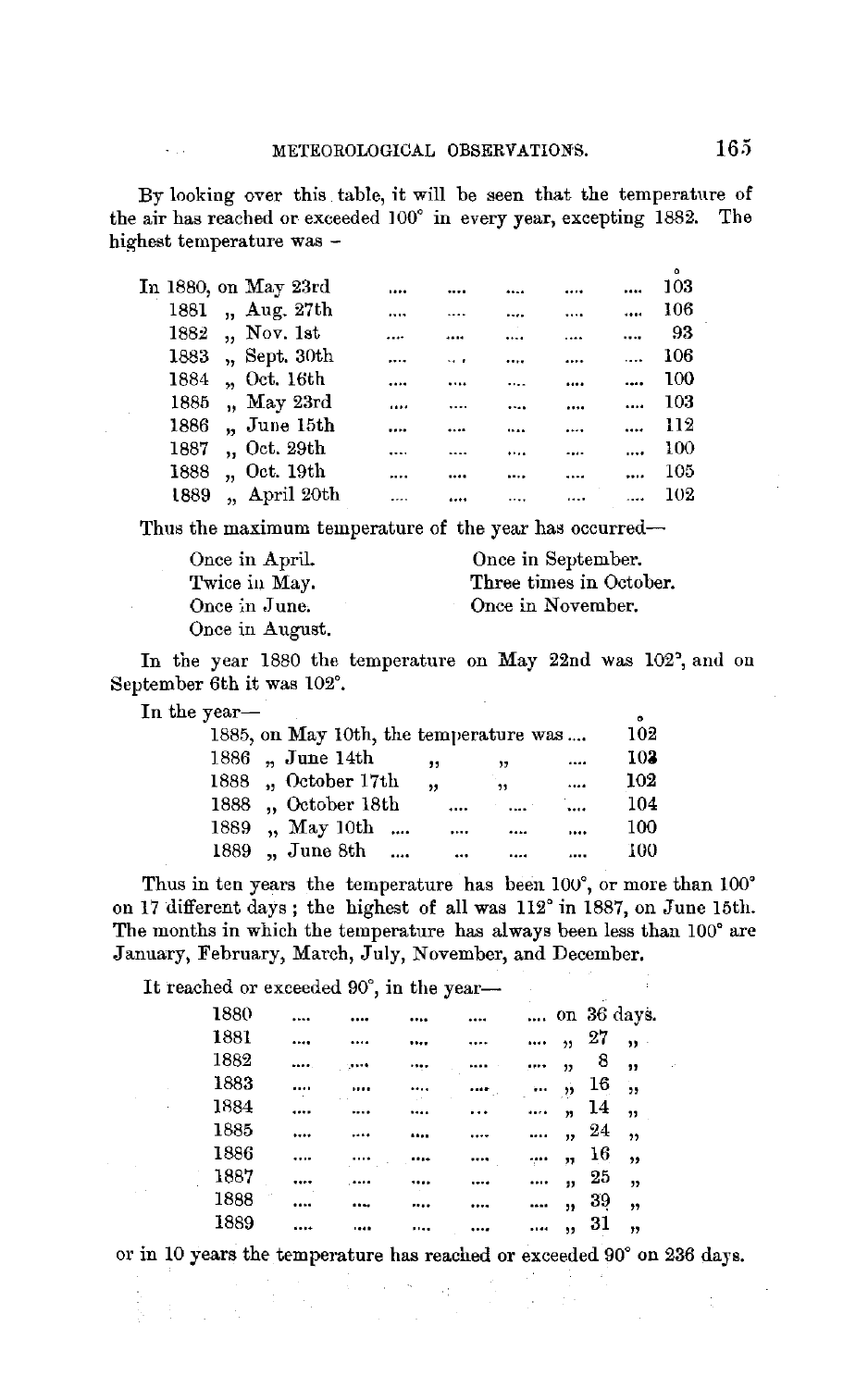| Months.                                  | Years.  |          |         |           |         |         |           |          |           |              |             |  |
|------------------------------------------|---------|----------|---------|-----------|---------|---------|-----------|----------|-----------|--------------|-------------|--|
|                                          | 1880.   | 1881.    | 1882.   | 1883.     | 1884.   | 1885.   | 1886.     | 1887.    | 1888.     | 1889.        | 10 years.   |  |
|                                          | $\circ$ | $\circ$  | $\circ$ | $\bullet$ | $\circ$ | $\circ$ | $\bullet$ | $\sigma$ | $\bullet$ | $\mathbf{o}$ | $\bullet$   |  |
| January                                  | 54.5    | 48.0     | 52.5    | 54.0      | 54.5    | 52.0    | $50-5$    | 51.5     | 51.0      | 53.5         | $52\cdot 2$ |  |
| February                                 | 53.9    | 52.1     | 54.5    | $53 - 5$  | 56.5    | 57.5    | 46.0      | 52.0     | $50-5$    | 56.0         | 53.3        |  |
| March                                    | 66.0    | 598      | 65.0    | 54.3      | 68.4    | 58.0    | 60.0      | 56.5     | $56 - 0$  | 58.0         | $60\cdot 2$ |  |
| April<br>$\bullet$                       | 67.8    | 67.6     | 65.0    | 69.5      | 69.0    | 72.5    | 65.5      | 63.5     | 66.0      | $65 \cdot 1$ | 67.2        |  |
| May<br>$\ddot{\phantom{a}}$              | 87.2    | $76 - 2$ | 75.0    | 81.0      | 81.0    | 75.8    | 74.5      | 69.2     | $77 - 7$  | 83.0         | 78.1        |  |
| $_{\text{June}}$<br>$\ddot{\phantom{a}}$ | 80.3    | 81.6     | 74.0    | 84.0      | 82.0    | 86.8    | 79.8      | 82.6     | 81.5      | 84.5         | 82.0        |  |
| July<br>$\sim$ $\sim$                    | 78.5    | 94.0     | 78.0    | 85.0      | 86.5    | 87.1    | 86.8      | 90.0     | 75.0      | 80.0         | 84.1        |  |
| August                                   | 81.3    | 84.3     | 81.0    | 84.0      | 91.0    | 77.5    | 86.5      | 86.2     | 86.0      | 86.0         | 84.4        |  |
| September.                               | 87.5    | 71.0     | 71.0    | 75.2      | 83.0    | 74.5    | 83.5      | 69.0     | 72.0      | 79.1         | 76.6        |  |
| October                                  | 65.0    | 62 5     | 71.0    | 64.8      | 62.0    | 59.0    | $75 - 5$  | 61.0     | 67.1      | 62.0         | 65.0        |  |
| November                                 | 57.6    | 61.5     | 60.0    | 55.5      | 60.06   | 57.5    | 58.5      | 51.2     | 59.0      | 58.8         | 58.0        |  |
| December.                                | 55.8    | 52.0     | 56.0    | 53.5      | 54.5    | 49.2    | 54.0      | 50.5     | 57.0      | 53.0         | 53.6        |  |
| Means<br>$\ddot{\phantom{a}}$            | 69.6    | 67.6     | 66.9    | 67.9      | 70.7    | 67.3    | 68.4      | 65.3     | 66.8      | 68.3         | 67.9        |  |

TABLE II. shows the Highest Temperature of the Air at Blackheath in every month.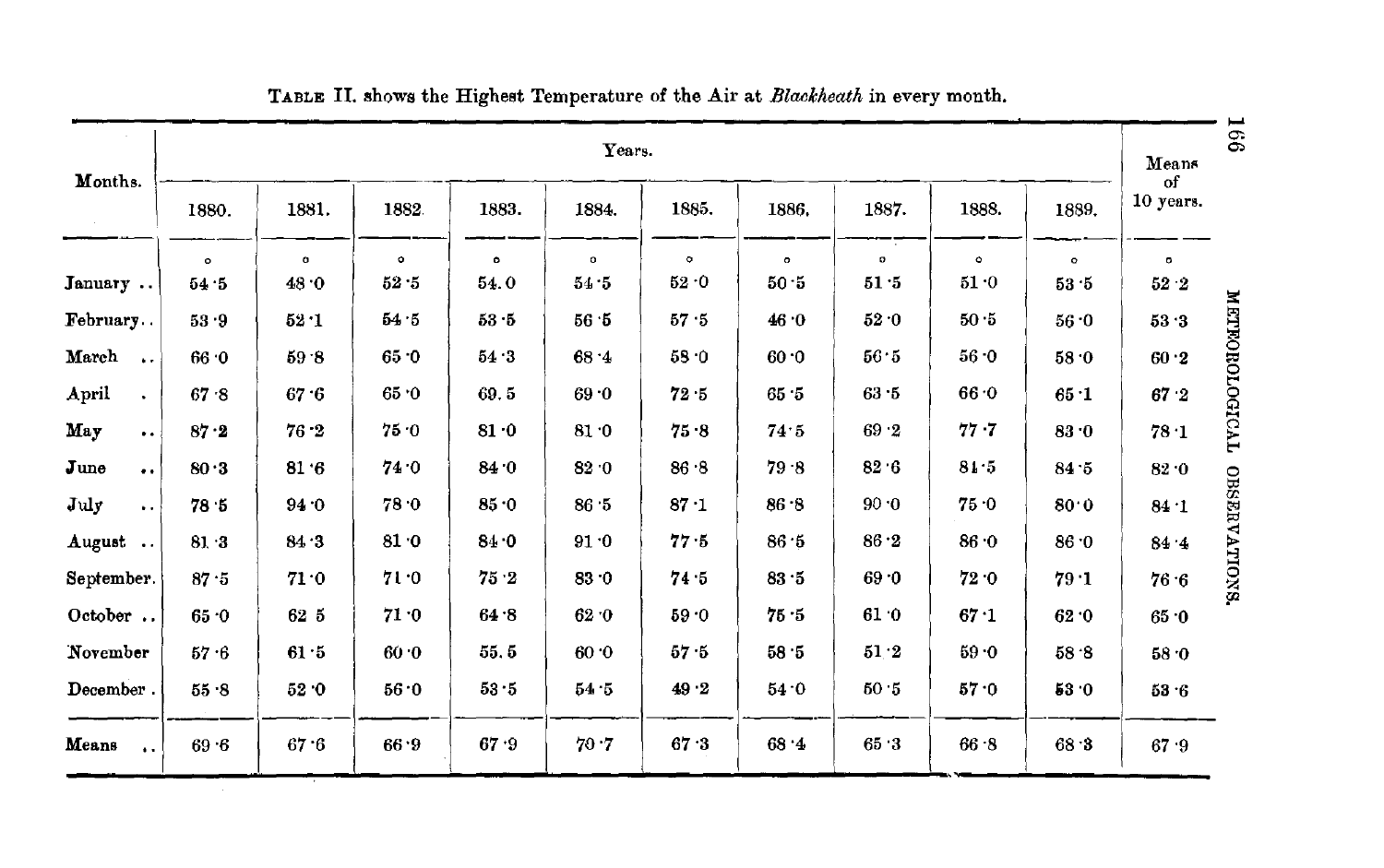The highest temperature of the air at Blackheath was---

| In 1880, in September 875 being 155 less than maximum at Sarona. |                 |               |                      |                 |                         |                         |                         |
|------------------------------------------------------------------|-----------------|---------------|----------------------|-----------------|-------------------------|-------------------------|-------------------------|
| 1881 ,, July                                                     | $\sim 10^{-10}$ | -940          | ,,                   | 12.0            | $\overline{\mathbf{1}}$ | ,,                      | ,,                      |
| 1882, August                                                     | $\cdots$        | 81.0          | $\ddot{\mathbf{r}}$  | 12.0            | , ,                     | ,,                      | ,                       |
| 1883  July                                                       | $\cdots$        | 85 0          | $\ddot{\phantom{a}}$ | 21:0            | ,                       | 99                      | ,,                      |
| 1884 "August                                                     |                 | $\ldots$ 91.0 | ă.                   | 90              | ,                       | , ,                     | ,,                      |
| 1885, July                                                       | $\cdots$        | - 871         | ,,                   | 15.9            | ,                       | $\overline{\mathbf{1}}$ | $\ddot{\phantom{1}}$    |
| $1886$ , July                                                    |                 | $\ldots$ 86.8 | $\mathbf{B}$         | 25.2            | ,                       | ,                       | ,,                      |
| 1887 "July                                                       | $\cdots$        | 90.0          | $\ddot{\phantom{1}}$ | 10:0            | ,                       | ,                       | 99                      |
| 1888, August                                                     | $\cdots$        | 86.0          | $\ddot{ }$           | 19.0            | $^{\bullet\bullet}$     | ,,                      | ,,                      |
| 1889, August                                                     | $\cdots$        | 860           | ,,                   | 16 <sub>0</sub> | ,                       | , ,                     | $\overline{\mathbf{1}}$ |
|                                                                  |                 |               |                      |                 |                         |                         |                         |

Thus the maximum temperature at Blackheath has occurred-

|      |    | Five times in July. |
|------|----|---------------------|
| Four | 73 | August.             |
| Once | ,, | September.          |

In the 10 years the temperature has reached 90° on 3 days only, the highest was 94° in July, 1881. The lowest maximum at Sarona was 93° in 1882, and the lowest maximum at Blackheath was 81° in the same year ; the highest maximum at Sarona was in 1886.

By comparing the numbers in Tables I. and II. together, month by month, it will be found that with the exception of three months, the numbers in Table I. are larger than in Table II. The exceptions are July, 1881, when the temperature at Blackheath was higher by 5°, than at Sarona, August, 1884, and July, 1887, when at Blackheath the temperature was higher by 1° in both instances.

At Sarona the maximum temperature in relation to that at Blackheath was, in-

| January       |      | 8.5 in excess in 1880, varied to 26.5 in excess in 1887 |      |            |          |                         |         |
|---------------|------|---------------------------------------------------------|------|------------|----------|-------------------------|---------|
| February      | 9.5  | $\bullet$                                               | 1884 | ,,         | 360      | ,,                      | 1886    |
| March         | 10.6 | ,                                                       | 1884 | 99         | 427      | ,,                      | 1883    |
| April         | 17:5 | $\overline{\phantom{a}}$                                | 1885 | ,,         | 36.9     | 99                      | 1889    |
| May           | 11:5 | ,,                                                      | 1886 | ,,         | 28.8     | $^{\prime}$             | 1887    |
| June          | 4.5  | ,,                                                      | 1888 | ,,         | $32 - 2$ | $\bullet$               | 1886    |
| July          | 50   | in defect                                               | 1881 | ,,         | 180      | $\overline{\mathbf{v}}$ | 1888    |
| August        | 10   | ,,                                                      | 1884 | $\ddot{ }$ | 21.7     | 99                      | 1881    |
|               |      | September 30 in excess in 1884                          |      | \$9        | 30.8     | ,,                      | 1883    |
| October       | 20.5 | ,,                                                      | 1886 | ,,         | 39.0     | ,,                      | 1885-87 |
| November 190  |      | ,                                                       | 1884 | ٠,         | 384      | ,,                      | 1880    |
| December 18.0 |      | ,                                                       | 1888 | ,,         | 30.8     | ,                       | 1885    |
|               |      |                                                         |      |            |          |                         |         |

The greatest differences are in the winter months, the largest 42·7'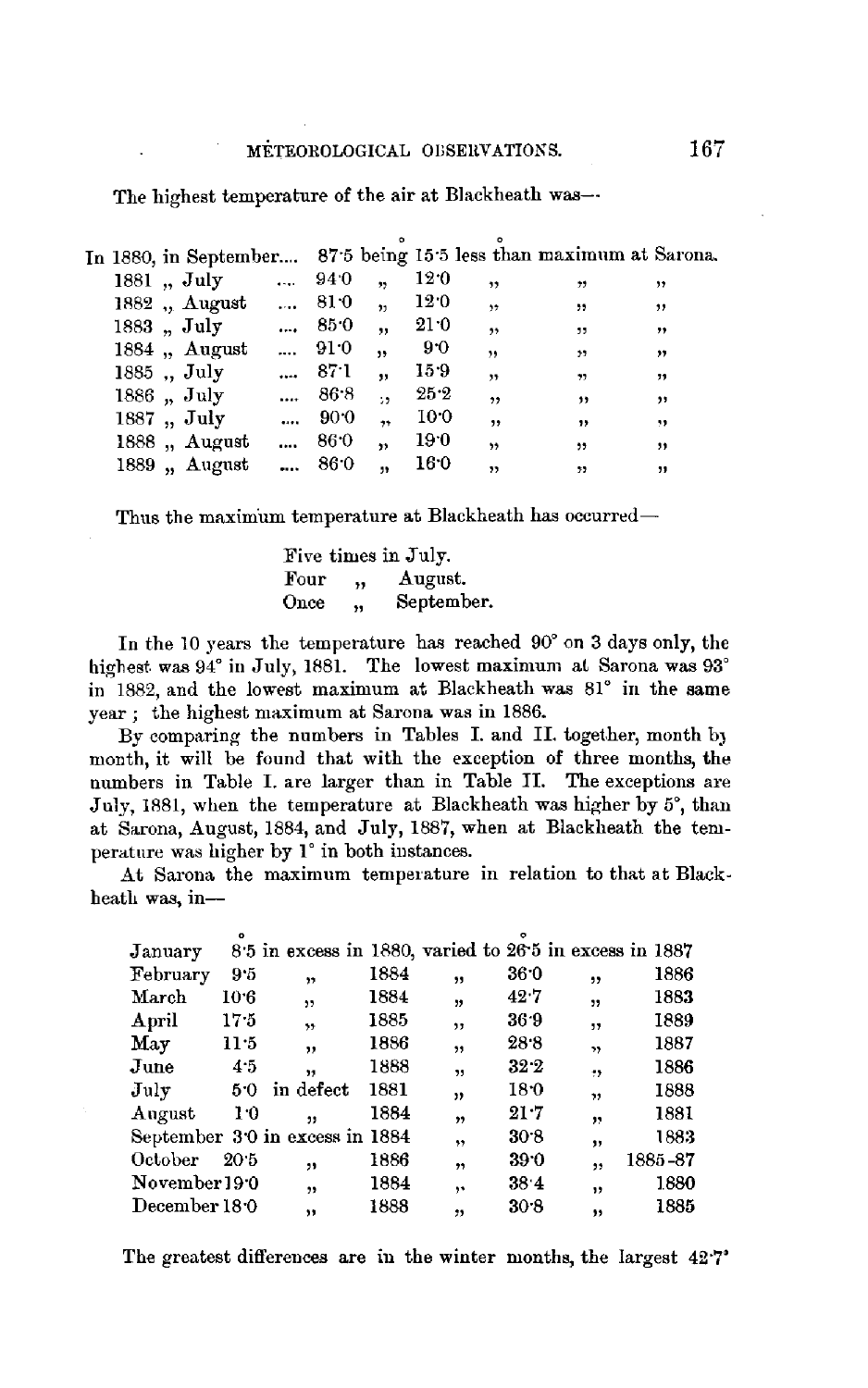is in March, the next in order are October and November; the least differences are in July and August.

The mean of the 10 differences in each month, show the mean excess over Blackheath maximum temperature in-

|    | January   |           |  |      |                         | was 20.8 |
|----|-----------|-----------|--|------|-------------------------|----------|
|    | February  |           |  |      | ,,                      | 22.8     |
|    | March     |           |  | <br> | ,,                      | 28.3     |
|    | April     |           |  | <br> | ,,                      | 26.9     |
| ė, | May       | $\ddotsc$ |  | <br> | ,,                      | 190      |
| ò. | June      |           |  | <br> | ,,                      | 120      |
|    | July      |           |  |      | 55                      | 6.2      |
|    | August    |           |  |      | $\overline{\mathbf{z}}$ | 79       |
|    | September |           |  | <br> | $\overline{\mathbf{r}}$ | 170      |
|    | October   |           |  | <br> | 55                      | 31.8     |
|    | November  |           |  |      | ,,                      | 27.6     |
|    | December  |           |  |      | 55                      | 24.2     |
|    |           |           |  |      |                         |          |

and these numbers are the same as the differences between the numbers in the last column of Tables I. and II.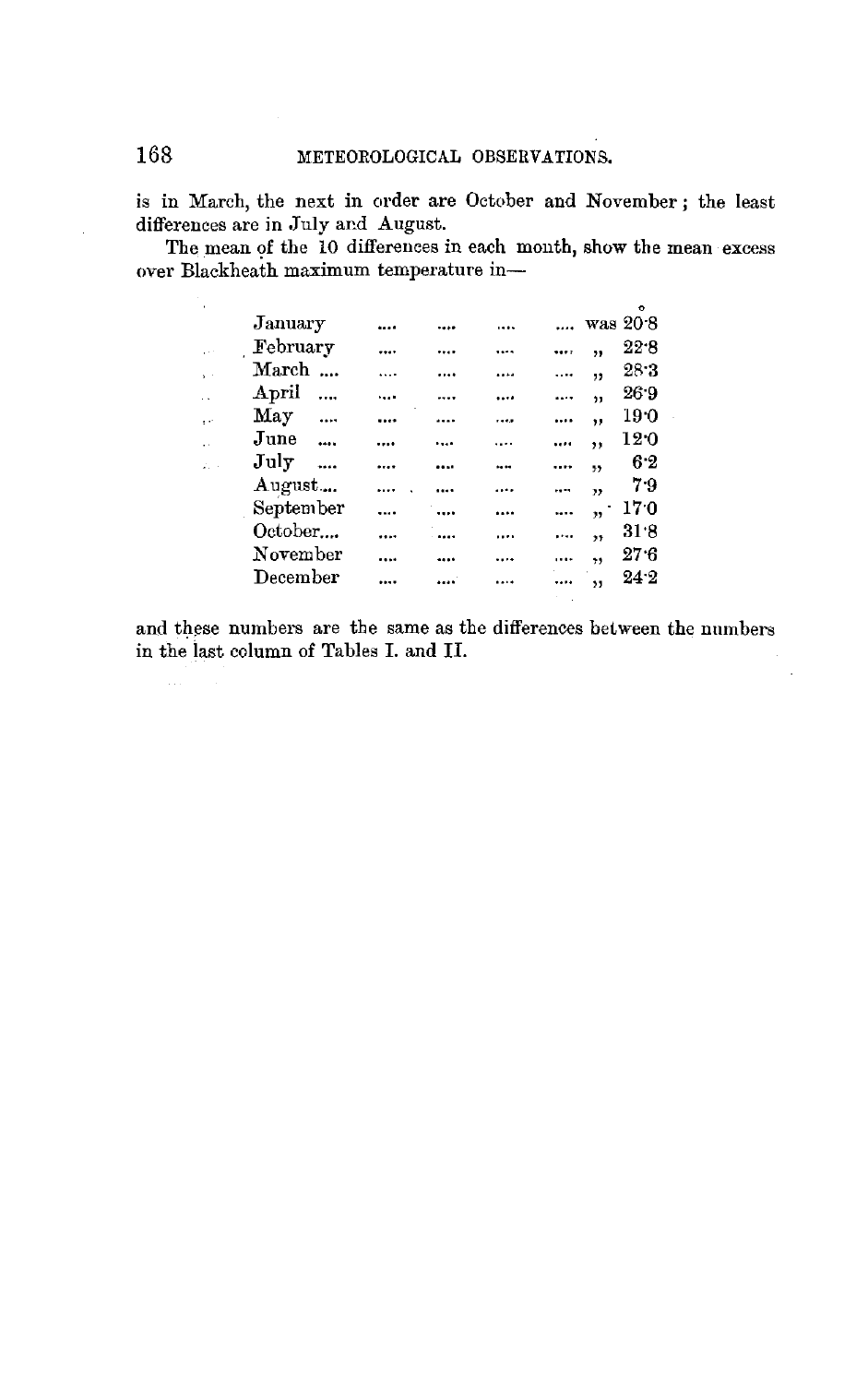|                                                        |           | Years.   |         |       |         |         |           |         |           |         |                               |  |  |
|--------------------------------------------------------|-----------|----------|---------|-------|---------|---------|-----------|---------|-----------|---------|-------------------------------|--|--|
| Month.                                                 | 1880.     | 1881.    | 1882.   | 1883. | 1884.   | 1885.   | 1886.     | 1887.   | 1888.     | 1889.   | of<br>10 years.               |  |  |
|                                                        | $\bullet$ | $\circ$  | $\circ$ | ٥     | $\circ$ | $\circ$ | $\bullet$ | $\circ$ | $\bullet$ | $\circ$ | $\bullet$                     |  |  |
| January                                                | 32.0      | 40.0     | 34.0    | 39.0  | 32.0    | 40.0    | 43.0      | 32.5    | 37.0      | 42.0    | 37.2                          |  |  |
| February                                               | 32.0      | 41.0     | 37.0    | 41.0  | 41.0    | 42.0    | 43.0      | 37.0    | 42.0      | 41.0    | 39.7                          |  |  |
| March<br>$\sim$                                        | 34.0      | $40 - 0$ | 37.0    | 35.0  | 42.0    | 38.0    | 39.0      | 37.0    | 40.0      | 42.0    | METEOROLOGICAL<br>$38 - 4$    |  |  |
| April<br>$\ddot{\phantom{a}}$ .                        | 41.0      | 47 0     | 45.0    | 40.0  | 46.0    | 45.0    | 42.0      | 43.0    | 48.0      | 44.0    | 44.1                          |  |  |
| May<br>$\ddot{\phantom{a}}$                            | $50-0$    | 48.0     | 47.0    | 48.0  | 49.0    | 53 0    | 48.0      | 45.0    | 52 0      | 50.0    | 49.0                          |  |  |
| June<br>$\ddot{\phantom{a}}$ .                         | 55.0      | 53.0     | 51.0    | 59.0  | 58.0    | 58.0    | 57.0      | 58.0    | 56 0      | 59.0    | $56\, \cdot\! 5$              |  |  |
| July<br>$\ddot{\phantom{a}}$                           | 63.0      | 60.06    | 60.0    | 63.0  | 61.0    | 66.0    | 61 0      | 62.0    | 64.0      | 65.0    | <b>OBSERVATIONS</b><br>62.5   |  |  |
| August                                                 | 66.0      | 67.0     | 64.0    | 65.0  | 63.0    | 65.0    | 65.0      | 64.0    | 65.0      | 67.0    | 65.1                          |  |  |
| September                                              | 57.0      | 63.0     | 57.0    | 58.0  | 61.0    | 64.0    | 59.0      | 61.0    | 63.0      | 62.0    | $60 - 5$                      |  |  |
| October $\ldots$                                       | 57.0      | 54.0     | 53.0    | 53.0  | 55.0    | 51.0    | 55.0      | 57.0    | 58.0      | 56.0    | 54 9                          |  |  |
| November                                               | 52 0      | 49.0     | 46.0    | 49 0  | 47.0    | 48.0    | 49.0      | 52 0    | 41.6      | 40.0    | 47.3                          |  |  |
| December                                               | 44.0      | 39.0     | 40.0    | 40.0  | 38.0    | 43.0    | 37.0      | 46.0    | 40.0      | 38.0    | 40.5                          |  |  |
| $\boldsymbol{\varepsilon}_{\text{Means}}$<br>$\bullet$ | 48.6      | 50.1     | 47.6    | 49.3  | 49.3    | 51.1    | 49.8      | 49.5    | 50.5      | 50.5    | <b>169</b><br>$49\,^{\circ}5$ |  |  |

## TABLE III. shows the Lowest Temperature of the Air at Sarona in every month.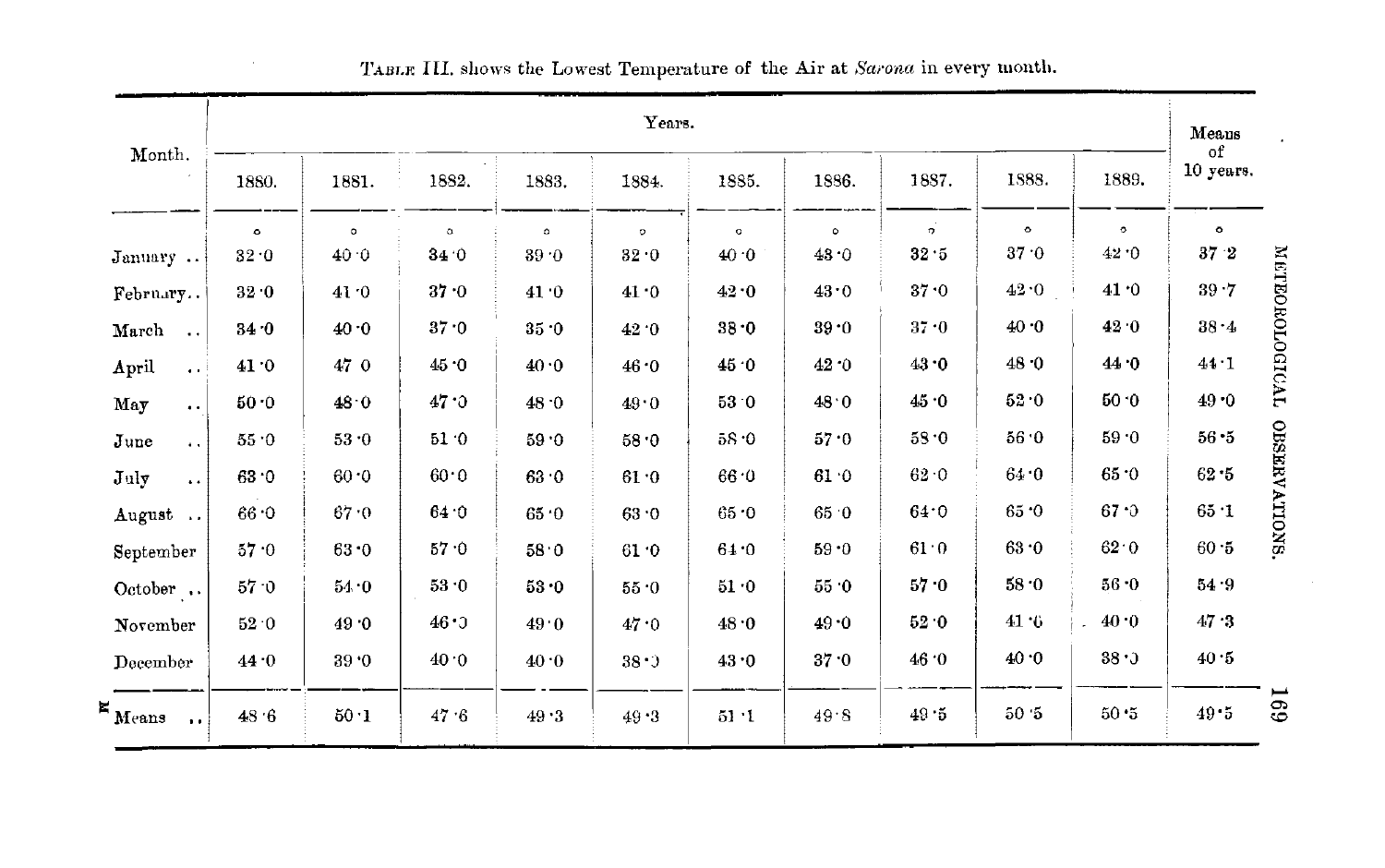The lowest temperature in the year-

| December.<br>1881<br>39<br><br>,,<br>"January.<br>1882<br>34<br>لمددد<br>'n<br>"March.<br>1883<br>35.<br>,,<br>1884<br>" January.<br>32<br>,,<br>" March.<br>1885<br>38.<br>'n<br>December.<br>1886<br>37<br><br>,,<br>1887<br>"January.<br>32.5<br><br>,<br>1888<br>"January.<br>37<br>,,<br>December.<br>1889<br>38<br>٠٠ | 1880 | was <sub>32</sub> | in January and February. |
|-----------------------------------------------------------------------------------------------------------------------------------------------------------------------------------------------------------------------------------------------------------------------------------------------------------------------------|------|-------------------|--------------------------|
|                                                                                                                                                                                                                                                                                                                             |      |                   |                          |
|                                                                                                                                                                                                                                                                                                                             |      |                   |                          |
|                                                                                                                                                                                                                                                                                                                             |      |                   |                          |
|                                                                                                                                                                                                                                                                                                                             |      |                   |                          |
|                                                                                                                                                                                                                                                                                                                             |      |                   |                          |
|                                                                                                                                                                                                                                                                                                                             |      |                   |                          |
|                                                                                                                                                                                                                                                                                                                             |      |                   |                          |
|                                                                                                                                                                                                                                                                                                                             |      |                   |                          |
|                                                                                                                                                                                                                                                                                                                             |      |                   |                          |

Thus the lowest temperature at Sarona has occurred-

Five times in January.

Twice in March.

Three times in December.

The lowest in the 10 years was 32°, and this occurred five times, viz., 1880, January 29th and 30th; 1880, February 6th; and 1884, January 22nd and 24th.

The temperature was below  $40^{\circ}$  in the year-

| 1880 |  |        |    | on 13 nights. |
|------|--|--------|----|---------------|
| 1881 |  | <br>77 | 2  | ,,            |
| 1882 |  | ,,     | 13 | "             |
| 1883 |  | ,,     | 2  | ,,            |
| 1884 |  | ٠,     | 9  | ,,            |
| 1885 |  | ,,     | 3  | .99           |
| 1886 |  | ,,     | 3  | , ,           |
| 1887 |  |        | 15 | ,,            |
| 1888 |  | "      | 2  | ,,            |
| 1889 |  | "      | 3  | 11            |

or in 10 years the temperature on 65 nights has been below 40°.

By taking the difference between the lowest and highest temperature in each year, the range was-

| In 1880 |  |  | 71              |
|---------|--|--|-----------------|
| 1881    |  |  | 67              |
| 1882    |  |  | 59              |
| 1883    |  |  | 71              |
| 1884    |  |  | 68              |
| 1885    |  |  | 65              |
| 1886    |  |  | 75              |
| 1887    |  |  | $67\frac{1}{2}$ |
| 1888    |  |  | 68              |
| 1889    |  |  | 64              |
|         |  |  |                 |

The largest range, 75°, was, in 1886; the next in order was 71° in 1880 and 1883. The smallest was  $59^{\circ}$  in 1882, the next in order  $64^{\circ}$  in 1889. The mean annual range of the 10 years was  $67\frac{1}{2}$ °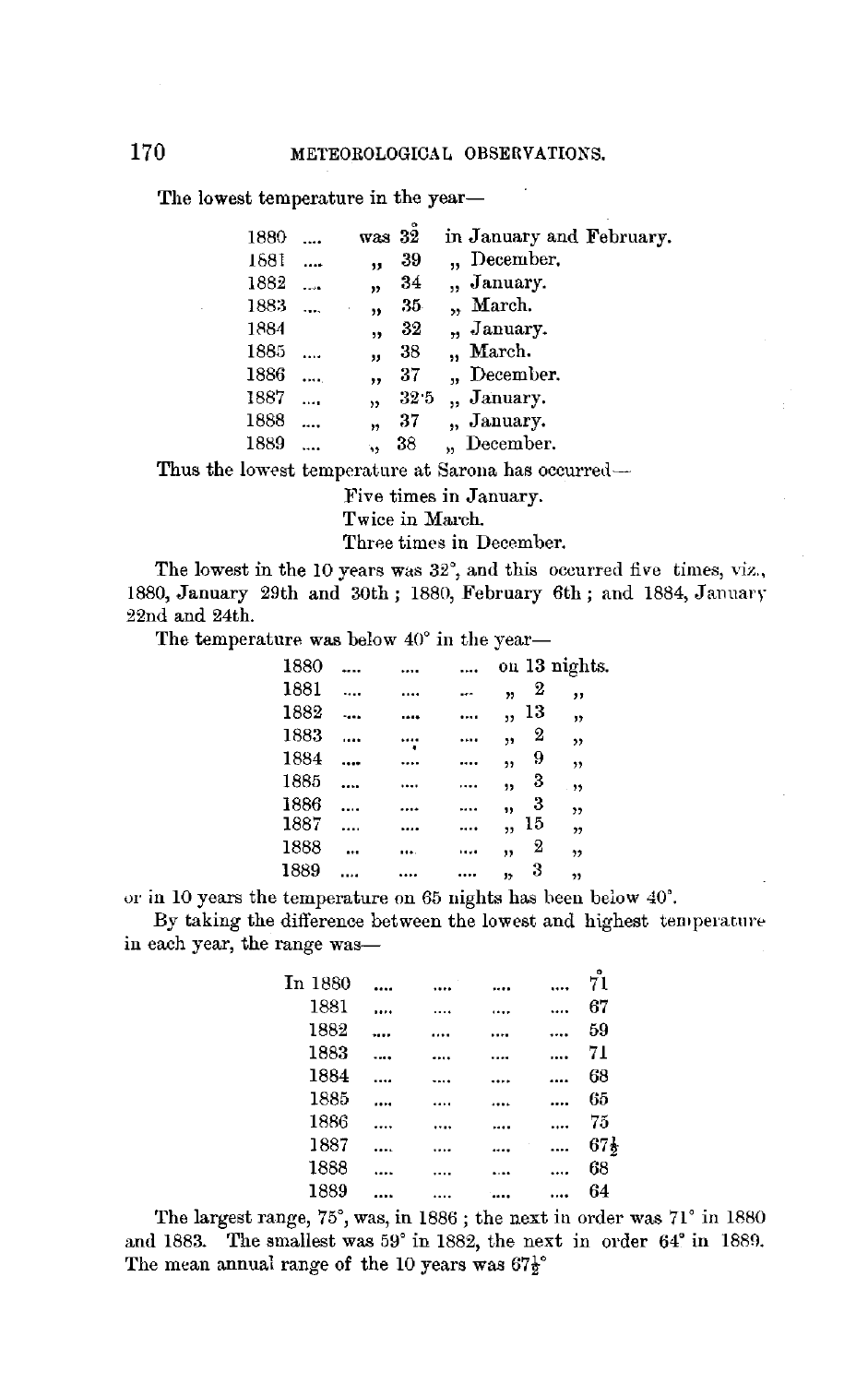| Months.                        |              |                 |         |             |          | Years.       |             |           |                     |              | Means<br>of     |
|--------------------------------|--------------|-----------------|---------|-------------|----------|--------------|-------------|-----------|---------------------|--------------|-----------------|
|                                | 1880.        | 1881.           | 1882.   | 1883.       | 1884.    | 1885.        | 1886.       | 1887.     | 1888.               | 1889.        | 10 Years.       |
|                                | $\mathbf{o}$ | $\circ$         | $\circ$ | $\circ$     | $\circ$  | $\mathbf{o}$ | $\circ$     | $\circ$ . | o<br>$\mathbf{r}^*$ | $\circ$      | $\circ$<br>21.0 |
| January                        | 15.0         | $15-0$          | 27.5    | 29.2        | $31 - 0$ | 22.5         | 15.0        | 16.0      | 20.3                | 19.0         |                 |
| February                       | 23.3         | 28.2            | 26.0    | 31.9        | 29.0     | 26.0         | 20.0        | 19.5      | 17.0                | $17-2$       | $\bf 23.8$      |
| March<br>$\ddot{\phantom{a}}$  | 27.0         | 24.2            | 30.0    | 24.0        | 27.5     | 25.0         | 20.1        | 22.0      | 23.5                | 17.0         | 24.0            |
| April<br>$\ddot{\phantom{a}}$  | 33'1         | $29 - 5$        | 36.0    | 31.3        | 30.0     | $28 - 5$     | 31.5        | 25.8      | 25.5                | 31.8         | 30.3            |
| May<br>$\ddot{\phantom{a}}$    | 31.9         | 34.0            | 38.0    | $32\cdot 5$ | 36.1     | 31.5         | $30\cdot 3$ | 32.3      | 34.5                | 39.8         | 34.1            |
| June<br>$\ddot{\phantom{a}}$   | 38.9         | 39.7            | 42.5    | 42.5        | 44.5     | 41.2         | 39.8        | 43.0      | 45.0                | 45.5         | 42.3            |
| July<br>$\ddot{\phantom{a}}$ . | $-45-0$      | 45.5            | 48.0    | 44.5        | 48.9     | 47.5         | 45.7        | 45.5      | 42.0                | 46.5         | 45.9            |
| August                         | 46.5         | 45.0            | 48.0    | 47.4        | 46.0     | 43.0         | 46.5        | 42.0      | 44.0                | 42.8         | 45.1            |
| September                      | 41.5         | 41.0            | 37.6    | $53 - 5$    | 43.8     | 35.5         | 40.8        | 33.0      | 40.2                | 35.0         | 40.2            |
| October                        | 28.9         | 2S <sub>5</sub> | 32.3    | 37.0        | 35.0     | 32.0         | 38.0        | 24.0      | 26.3                | 33.5         | 31.5            |
| November                       | 25.0         | 31.0            | 26.0    | 29.0        | 25.2     | $27 - 5$     | $27\cdot 2$ | 21.2      | 31.2                | 26.2         | 27.0            |
| $\mathbf{s}$ December          | 27.8         | 24.0            | 24.0    | 29.0        | 27.5     | 21.0         | 18.0        | 23.0      | 24.0                | $21 \cdot 2$ | $24\cdot 0$     |
| Means<br>$\ddot{\phantom{a}}$  | 32.0         | $32 - 1$        | 34.6    | $37 - 7$    | 35.4     | 31.8         | 31.1        | 28.9      | 31.1                | 31.3         | 32.4            |

TABLE IV. shows the Lowest Temperature of the Air at Blackheath in every month.

 $\mathcal{L}$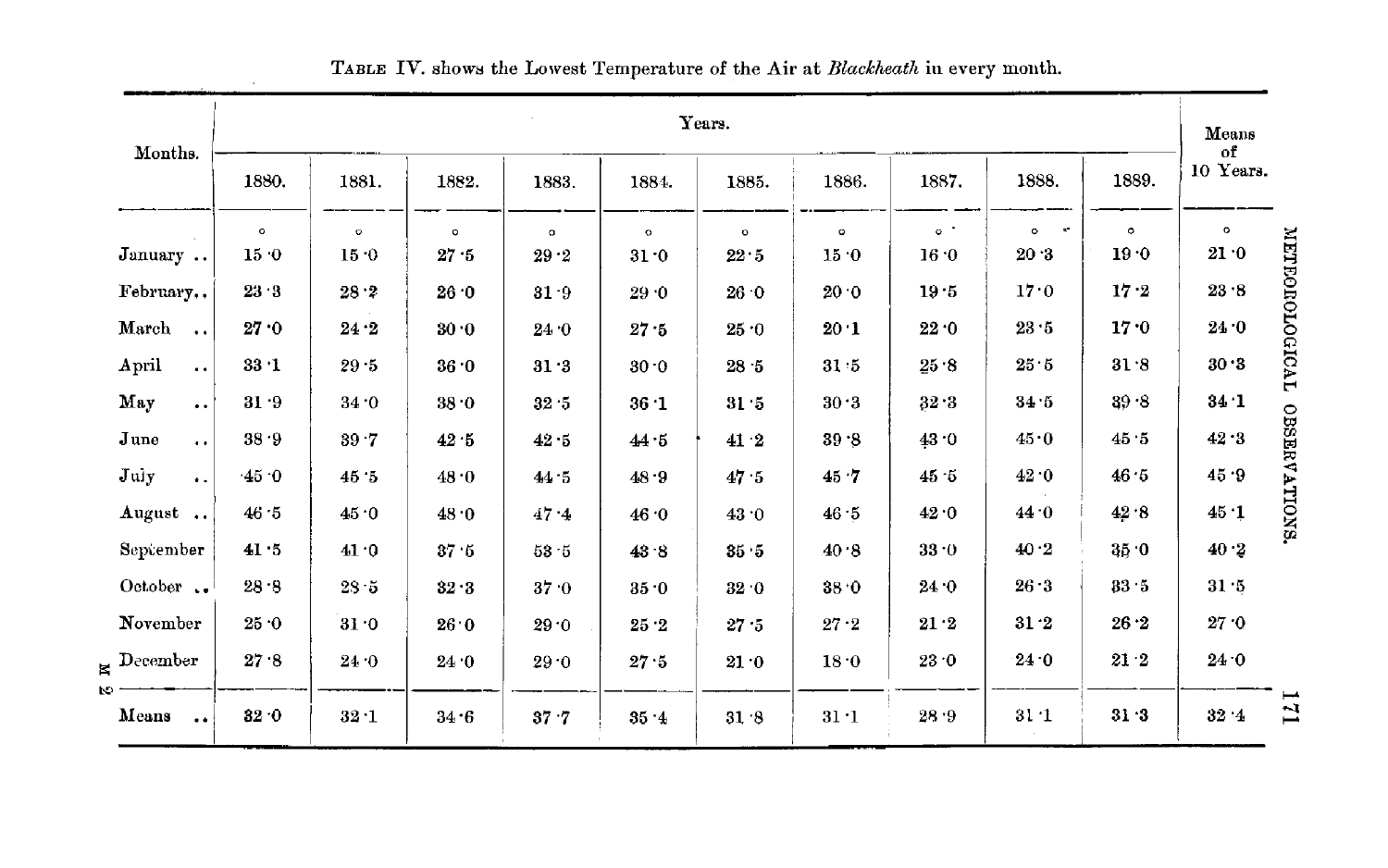|          |                                   |      |                      |      | In 1880 was January  150, being 17 lower than at Sarona. |                      |
|----------|-----------------------------------|------|----------------------|------|----------------------------------------------------------|----------------------|
|          | 1881 "January  15.0               |      | ,,                   | 24   | ,,                                                       | ,,                   |
| 1882,    | December 24.0                     |      | ,                    | 10   | 99                                                       | 77                   |
| $1883$ , | March , 24.0                      |      | $\ddot{\phantom{1}}$ | 11   | ,                                                        | $\ddot{\phantom{a}}$ |
| 1884     | $\rm\,November \, \, \, \, -25.2$ |      | ,,                   | -68  | ,                                                        | ,,                   |
| 1885     | December 21.0                     |      | ,,                   | 17.0 | ,                                                        | ,,                   |
| 1886     | January  15.0                     |      | ,,                   | 22 0 | ,,                                                       | ,,                   |
| 1887     | January                           | 16.0 | ,,                   | 16.5 | ,                                                        | ,,                   |
| 1888     | February                          | -170 | ,,                   | 20:0 | ,                                                        | ,,                   |
| 1889     | March                             | 17.0 | $\ddot{\phantom{1}}$ | 21.0 | ,,                                                       | ,                    |
|          |                                   |      |                      |      |                                                          |                      |

The lowest temperature of the air at Blackheath -

Thus the minimum temperature at Blackheath has occurred -

Four times in January. Once in February. Twice in March. Once in November. Twice in December.

In the 10 years the temperature has been as low as  $15^{\circ}$  on three occasions, all in January; once the reading was 16° in January, and twice 17°, once in February and once in March.

By comparing the numbers in Tables III. and IV. it will be seen that without exception, those at Sarona, Table III., are all larger than those at Blackheath on Table 1V. The excess in--

| January   | has varied from         |  |  |  | 10 in 1884 to 280 in 1886.          |
|-----------|-------------------------|--|--|--|-------------------------------------|
| February  | , 1                     |  |  |  | 8.7, 1880, 250, 1888.               |
| March     | "                       |  |  |  | 7.0, 1880, 250, 1889.               |
| April     | ,,                      |  |  |  | 7.9, 1880, 22.5, 1888.              |
| May       | ,,                      |  |  |  | $9.0$ , $1882$ , $21.5$ , $1885$ .  |
| June      | 55                      |  |  |  | $8.5$ , $1882$ , $17.2$ , $1886$ .  |
| July      | $\overline{\mathbf{1}}$ |  |  |  | $11.5$ , 1881, 22.0, 1888.          |
| August    | ,,                      |  |  |  | $160$ , $1882$ , $242$ , $1889$ .   |
| September | ,,                      |  |  |  | $4.5$ , $1883$ , $28.5$ , $1885$ .  |
| October   | , 1                     |  |  |  | $16.0$ , $1885$ , $33.0$ , $1887$ . |
| November  | , 1                     |  |  |  | $9.8$ , $1888$ , $31.8$ , $1887$ .  |
| December  | 55                      |  |  |  | 20, 1889, 230, 1887.                |

The greatest difference are in the winter months ; the largest, 33"·0, iu October, the next in order, 31°8; in November.

The mean of the 10 differences show the mean excess in each month over the minimum at Blackheath are-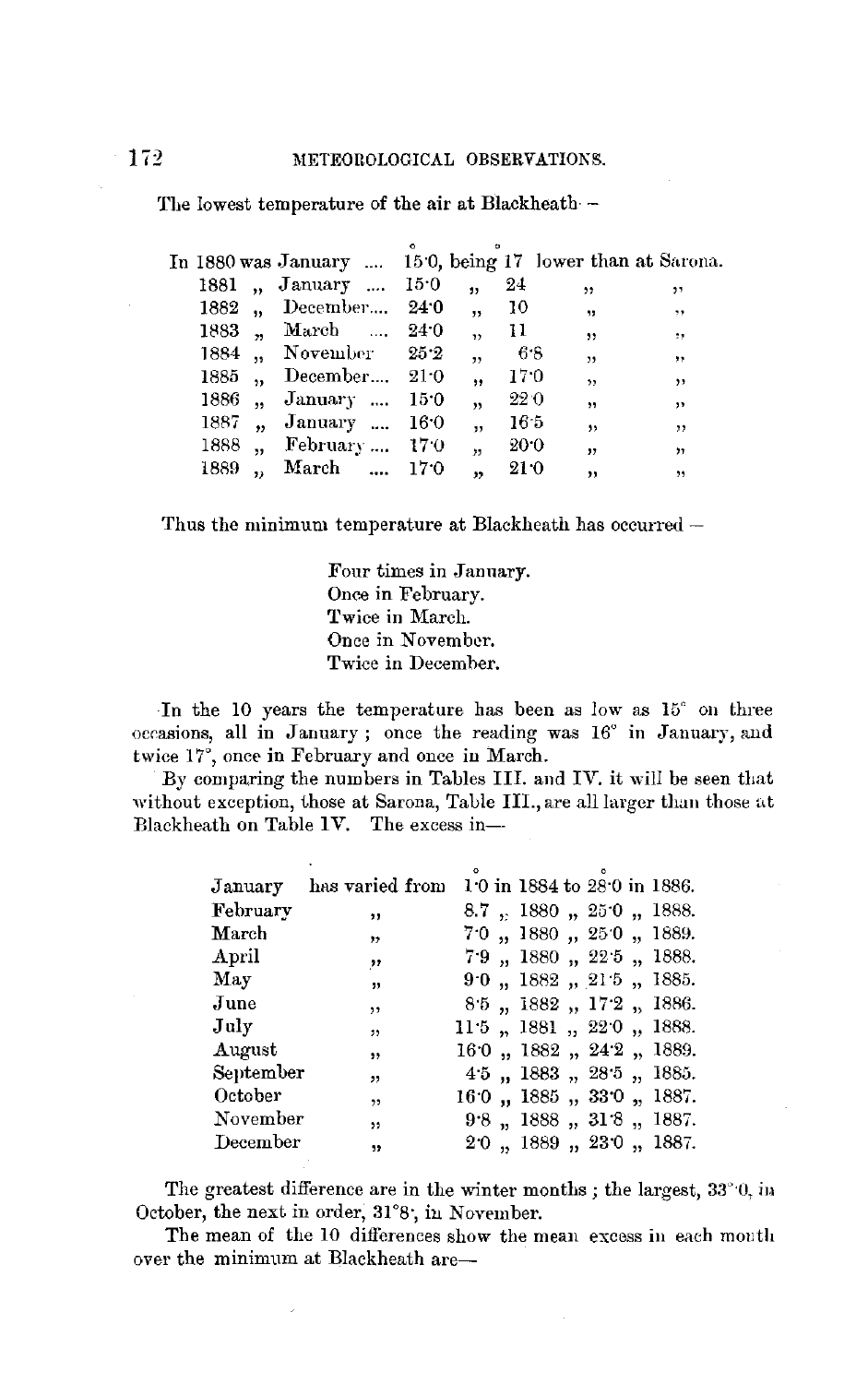## METEOROLOGICAL OBSERVATIONS.

 $\bar{z}$ 

 $\sim$ 

| January   | $\cdots$   | $\cdots$ | $\cdots$ |          |           | 16.2 |
|-----------|------------|----------|----------|----------|-----------|------|
| February  | $\cdots$   | $\cdots$ | $\cdots$ | $\cdots$ |           | 15.9 |
| March     |            | $\cdots$ | $\cdots$ |          | $\cdots$  | 14.4 |
| April     | $\cdots$   |          |          |          | $\cdots$  | 13.8 |
| May       | $\cdots$   |          | $\cdots$ |          | $\cdots$  | 14.9 |
| June      | $\ddotsc$  | $\cdots$ |          | $\cdots$ | $\cdots$  | 142  |
| $J$ uly   | $\dddotsc$ |          |          |          | $\cdots$  | 16.6 |
| August    | $\sim$     |          | $\cdots$ |          | $\ddotsc$ | 19.0 |
| September |            |          |          | $\cdots$ | $\ddotsc$ | 20.3 |
| October   | $\sim$     | $\cdots$ |          |          | $\cdots$  | 23.4 |
| November  |            |          |          |          |           | 20.3 |
| December  |            |          |          |          |           | 16.5 |
|           |            |          |          |          |           |      |

These numbers agree with the differences between the numbers in the last column of the two preceding tables.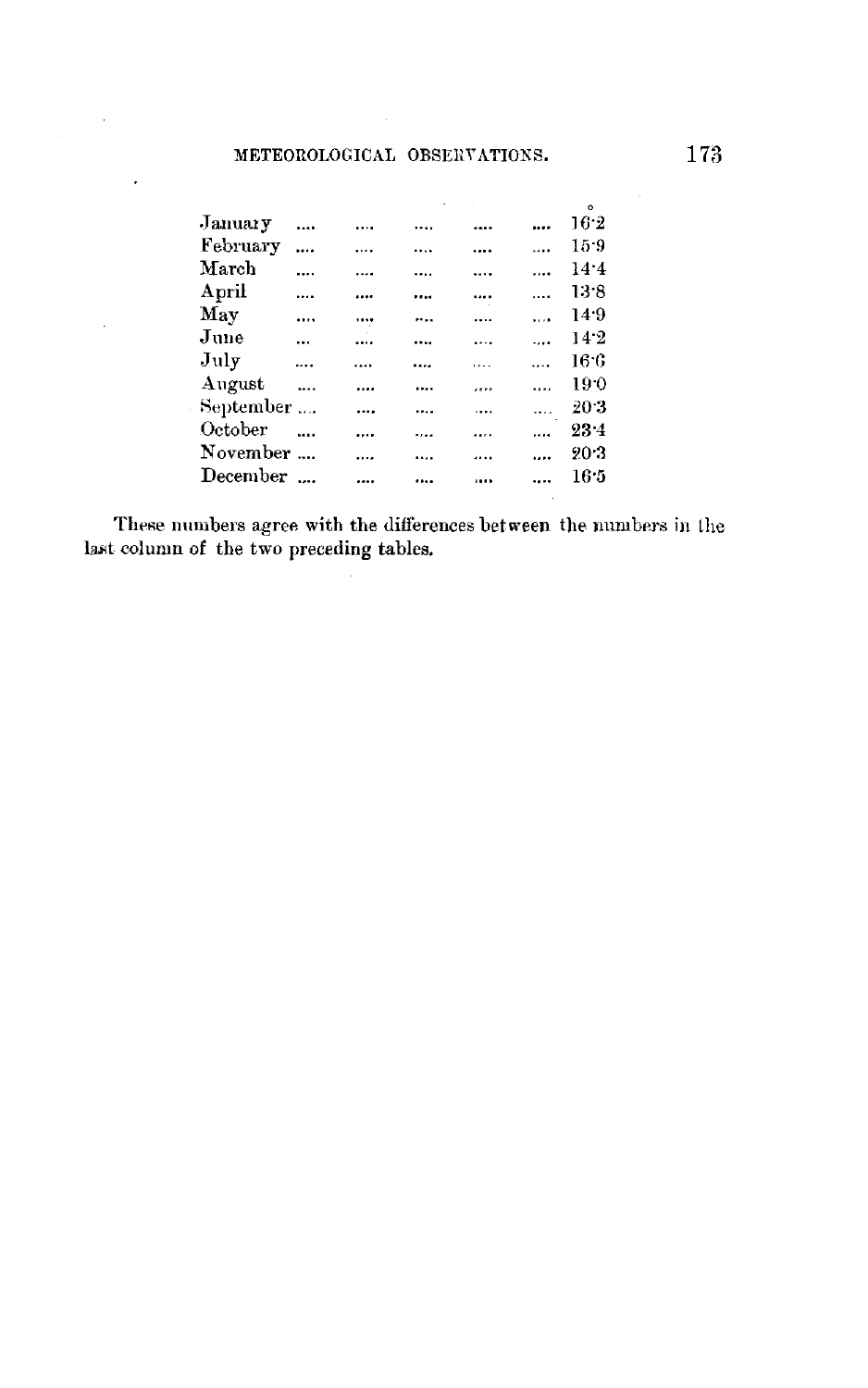| Months.                         |                 |                 |                 |                 | Years.          |                  |                   |                           |                 |                 | $\mathbb{H}$<br>Means<br>of |
|---------------------------------|-----------------|-----------------|-----------------|-----------------|-----------------|------------------|-------------------|---------------------------|-----------------|-----------------|-----------------------------|
|                                 | 1880.           | 1881.           | 1882.           | 1883.           | 1884.           | 1885.            | 1886.             | 1887.                     | 1888.           | 1889.           | 10 Years.                   |
| January                         | $\circ$<br>31.0 | $\circ$<br>40.0 | $\circ$<br>38.0 | $\circ$<br>39.0 | $\circ$<br>39.0 | $\sigma$<br>30.0 | $\bullet$<br>27.0 | $\ddot{\text{o}}$<br>45 5 | $\circ$<br>39.0 | $\circ$<br>30.0 | $\bullet$<br>35.9           |
| February                        | 46.0            | 34.0            | 44.0            | 31.0            | 24.0            | 31.0             | 39.0              | 40.0                      | 36.0            | 39.0            | METEOROLOGICAL<br>$36 - 4$  |
| March<br>$\ddotsc$              | 49.0            | 47.0            | 45.0            | 62.0            | 37.0            | 52.0             | 44.0              | 52.0                      | 58.0            | $55 - 0$        | 50.1                        |
| April<br>$\ddot{\phantom{a}}$ . | 53.0            | 49.0            | 44.0            | 55.0            | 51.0            | 45.0             | 48.0              | 54.0                      | 43.0            | 58.0            | 50.0                        |
| May<br>$\ddot{\phantom{a}}$     | 53.0            | 51.0            | 41.0            | 51.0            | 49.0            | 50.0             | 38.0              | 53 0                      | 45.0            | 50.0            | 48.1                        |
| June<br>$\ddot{\phantom{0}}$    | 36.0            | 43.0            | 33.0            | 30.0            | 39.0            | 35.0             | 55.0              | 31.0                      | 33.0            | 41.0            | 37.6                        |
| July<br>$\ddot{\phantom{a}}$ .  | 29.0            | 29.0            | 27.0            | 25.0            | 35.0            | 22.0             | 28.0              | 27.0                      | 29.0            | 27.0            | <b>OBSERVATIONS</b><br>27.8 |
| August                          | 25.0            | 39.0            | 25.0            | 27.0            | 27.0            | 26.0             | 26.0              | 28.0                      | 26.0            | 23.0            | $27\cdot\!2$                |
| September                       | 45.0            | 29.0            | 35.0            | 48.0            | 25.0            | 30.0             | 35.0              | 29.0                      | 27.0            | 28.0            | $32 \cdot 1$                |
| October                         | 39.0            | 35.0            | 39.0            | 41 0            | 45.0            | 47.0             | 41.0              | 43.0                      | 47.0            | 42.0            | $41^{\circ}9$               |
| November                        | 44.0            | 40.0            | 47.0            | 35.0            | 32.0            | 36.0             | 36.0              | 30.0                      | 39.0            | 46.0            | 38.5                        |
| December                        | 33.0            | 33.0            | 37.0            | 36.0            | 44.0            | 37.0             | 44.0              | 30.0                      | 35.0            | 44.0            | 37.3                        |
| Means<br>$\ddot{\phantom{a}}$   | 40.2            | $39-1$          | 37.9            | 40.0            | 37.3            | 36.7             | $38 - 4$          | 38.5                      | 38.1            | 40.3            | 38.6                        |

TABLE V. shows Extreme Monthly Range at Sarona in every month.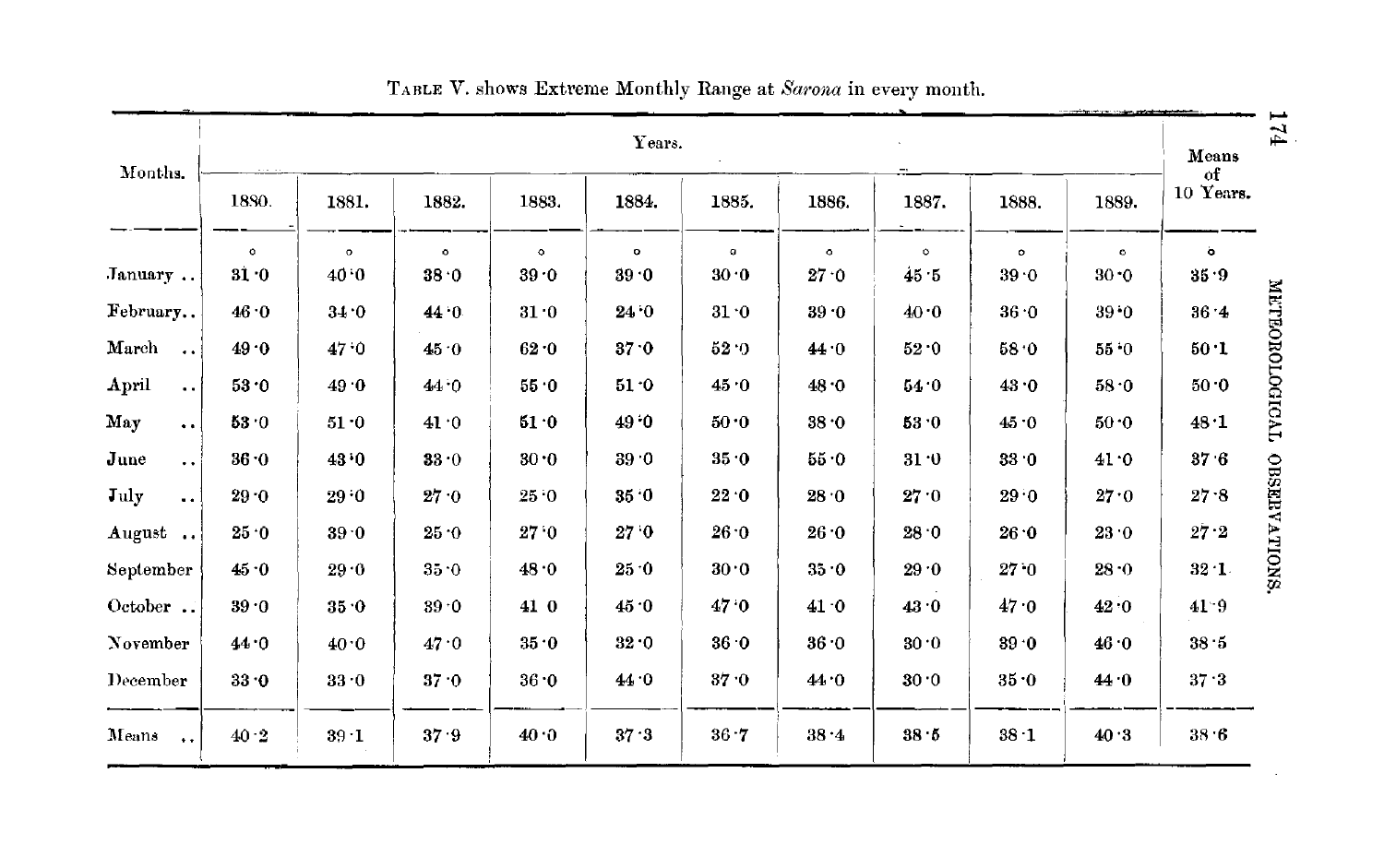These ranges, excepting in the month of June to September are<br>generally large, the least and greatest range in each month are as  $follows :=$ 

|            | The smallest was |         | The largest was |             |
|------------|------------------|---------|-----------------|-------------|
| In January | 27               | in 1886 | 455             | in 1887.    |
| February   | 24               | 1884    | 46.0            | 1880.       |
| March      | 37               | 1884    | 62.0            | 1883.       |
| April      | 43               | 1888    | 550             | 1883.       |
| May        | 38               | 1886    | 530             | 1880, 1887. |
| June       | 30               | 1883    | 550             | 1886.       |
| July       | 22               | 1885    | 35.0            | 1884.       |
| August     | 23               | 1889    | 390             | 1881.       |
| September  | 25               | 1884    | 48.0            | 1883.       |
| October    | 35               | 1881    | 47.0            | 1885, 1888. |
| November   | 30               | 1837    | 47.0            | 1882.       |
| December   | :30              | 1887    | 44.0            | 1884, 1886, |
|            |                  |         |                 | 1889.       |

The smallest range in the month was 22° in July, 1885, and the largest was 62° in March, 1883.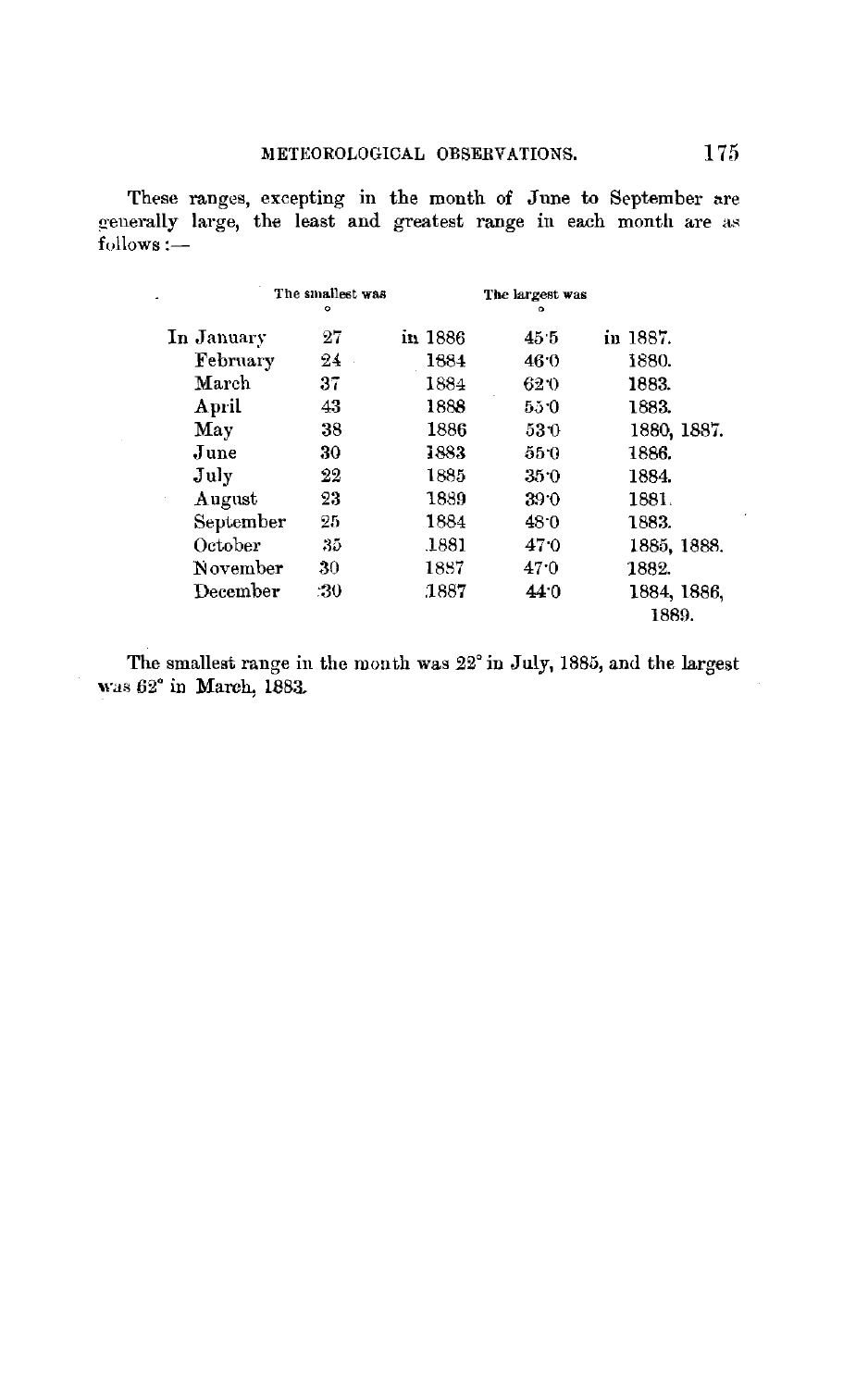|                              |           |           |          |          | Years.   |                 |           |              |              |          | Means<br>of : |
|------------------------------|-----------|-----------|----------|----------|----------|-----------------|-----------|--------------|--------------|----------|---------------|
| Months.                      | 1880.     | 1881.     | 1882.    | 1883.    | 1884.    | 1885.           | 1886.     | 1887.        | 1888.        | 1889.    | 10 Years.     |
|                              | $\bullet$ | $\bullet$ | $\circ$  | $\circ$  | $\circ$  | $\circ$         | $\bullet$ | $\mathbf{o}$ | $\circ$      | $\circ$  | ۰             |
| January                      | $39 - 5$  | 33.0      | $25 - 0$ | 24.8     | $23 - 5$ | $29 - 5$        | 35.5      | 35 5         | 30.7         | 34.5     | 31.2          |
| February                     | $30-6$    | 23.9      | $28 - 5$ | 21.6     | 27.5     | $31 - 5$        | 26:0      | $32\cdot 5$  | $33 \cdot 5$ | 38.8     | $29 - 4$      |
| March<br>$\ddotsc$           | $39 - 0$  | 35.6      | 35.0     | $30 - 3$ | 40.9     | $33 - 0$        | 39.9      | 34.5         | 32.5         | 41.0     | $36\cdot 2$   |
| A.pril<br>$\ddotsc$          | 34.7      | $38-1$    | 31.0     | $38-3$   | $39.0$   | 44.0            | $34 - 0$  | 37/7         | $40-5$       | 33.3     | 37.1          |
| May<br>$\sim$                | $55 - 3$  | 42.2      | 37.0     | $48 - 5$ | $44.9$   | 44.3            | $-11.2$   | 36.9         | 43.2         | 43.2     | 44.0          |
| June<br>$\ddot{\phantom{1}}$ | 41 4      | 41.9      | $31-5$   | $41-5$   | 37.5     | 456             | 40.0      | 39.6         | 39.5         | $39 - 0$ | $39.8$        |
| July<br>$\cdot$ .            | $33 - 5$  | 48.5      | 30.0     | 40.5     | 37.6     | 39.6            | 41.1      | 44.5         | $33 - 0$     | 33.5     | $38.2\,$      |
| August                       | 34.8      | 39.3      | $33 - 0$ | $36 - 6$ | 45.0     | 34.5            | 40.0      | 41.2         | 42.0         | 43.2     | 39.3          |
| September                    | 46.0      | 30.0      | 33.5     | $21 - 7$ | $39 - 2$ | $39 - 0$        | 42.7      | $36 - 0$     | $31 - 8$     | $4 + 1$  | 36.4          |
| October                      | 36.2      | 34.0      | 3S/7     | 27.8     | 27.0     | 27 <sub>0</sub> | 37.5      | 37.0         | 40.8         | $28-5$   | 33.5          |
| November.                    | 32.6      | 30.5      | $34 - 0$ | $26-5$   | 31.8     | 30.0            | 31.3      | $30-0$       | 27.8         | 32.6     | 31.0          |
| December.                    | 28.0      | 250       | 32.0     | $24 - 5$ | 27.0     | $28.2$          | 36.0      | 27.5         | 33.0         | 31.8     | 29.6          |
| Means<br>$\sim$              | 37.6      | 354       | $32 - 1$ | $31 - 2$ | 35.3     | 35.5            | 37.4      | $36 - 3$     | $35 - 7$     | 37.0     | 35.5          |

TABLE VI. shows Extreme Monthly Range at Blackheath in every month.

176

METEOROLOGICAL, OBSERVATIONS.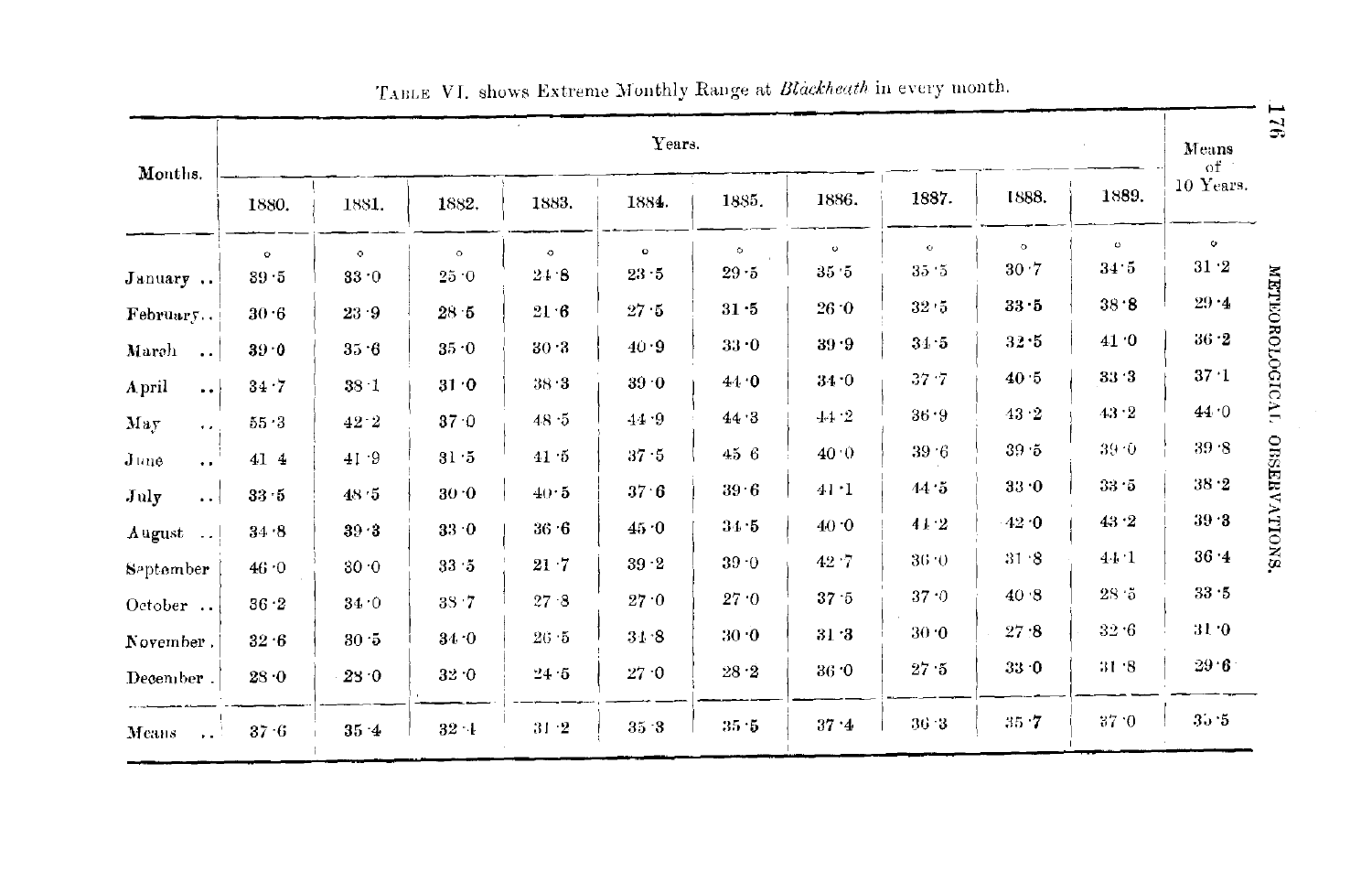|  | the smallest was |  |
|--|------------------|--|
|--|------------------|--|

| In January  |           |          |                | $\ldots$ 23.5 in 1884 |           |                      |          |                      | and 39.5 in 1880 |
|-------------|-----------|----------|----------------|-----------------------|-----------|----------------------|----------|----------------------|------------------|
| February    | .         | $21.6$ , |                | 1883                  | $\cdots$  | $\ddot{\phantom{0}}$ | 38.8,    |                      | 1889             |
| March       | $\cdots$  |          |                | $30.3$ , 1883         | ä.        |                      | 41 O     | $\ddot{\phantom{a}}$ | 1889             |
| April       | $\cdots$  |          |                | 310, 1882             | $\cdots$  |                      | $44.0$ , |                      | 1885             |
| $May \dots$ | $\cdots$  |          |                | 369, 1887             | $\cdots$  |                      | 553,     |                      | 1880             |
| June        | $\cdots$  |          |                | $31.5$ , 1882         | $\ddotsc$ | $\ddot{\mathbf{v}}$  | 45.6,    |                      | 1885             |
| July        | asset in  |          |                | 30.0, 1882            | $\cdots$  | $\ddot{\phantom{0}}$ | $48.5$ , |                      | 1881             |
| August      |           |          |                | 330, 1882             | $\ddotsc$ | ٠,                   | 45.0     | ,                    | 1884             |
| September   |           |          |                | $21.7$ 1883           | $\cdots$  | $\ddot{\phantom{0}}$ | 46.0     | ,                    | 1880             |
| October     | $\ddotsc$ | 27.0     |                | ", 1884 and 1885      |           | ä.                   | 40.8     | $\ddot{ }$           | 1888             |
| November    |           | 26.5     | $\overline{1}$ | 1883                  | $\cdots$  | 12 <sup>1</sup>      | 34.8     | $\ddot{\phantom{a}}$ | 1884             |
| December    |           | 24 5     |                | ,, 1883               |           | $\ddot{\phantom{a}}$ | 36.0     | $\ddot{\phantom{a}}$ | 1886             |

December .... 24<sup>-5</sup> ,, 1883 .... , 36<sup>-0</sup> ,, 1886<br>These least ranges are all smaller than those at Sarona, excepting in the months of June to September, when they are larger at Blackheath. The largest ranges at Sarona are all greater than at Blackheath, excepting those in May, July, and August.

By comparing the ranges in Tables **V.** and **VI.**, it will be seen that the ranges at Sarona, in respect to the ranges at Blackheath, were in-

> .January, larger, excepting in 1880 and 1886. February ,, ,, 1884 ,, 1885. March , , , 1884.<br>April . without exception. ,, without exception. May ,, excepting in 1880 and 1886. June, smaller, excepting in 1881, 1882, 1884, 1886, and 1889. July , without exception. August ,, ,, September, smaller, excepting in 1882 and 1883. October, larger, without exception. November ,, excepting in 1884, and was the same in 1887. December ,, without exception.

By taking the differences between the numbers on the last column of Tables V. and VI. the mean difference of range in each month 1s found, and is at Sarona in --

|                 |         |    | January, larger than at Blackheath by |      | 4.7   |
|-----------------|---------|----|---------------------------------------|------|-------|
| February        | ,,      | ,, | ,,                                    | <br> | 70    |
| March           | ,,      | 99 | $\boldsymbol{v}$                      | <br> | 13.9  |
| April           | "       | 39 | 55                                    |      | 12.9  |
| May             | ,       | "  | ,,                                    | <br> | 4:1   |
| June.           | smaller | ,, | $\bullet$                             | <br> | $2-2$ |
| July            | , ,     | ,, | 12                                    | <br> | 10.4  |
| August          | M       | ,, | ,,                                    | <br> | 12 1  |
| September       |         | ,, | ,,                                    | <br> | 43    |
| October, larger |         | ,  | ,,                                    | <br> | 8.4   |
| November        | ٩ŧ      | ,  | ٠.                                    |      | 7.5   |
| December        | 99      | "  | n                                     |      | 77    |
|                 |         |    |                                       |      |       |